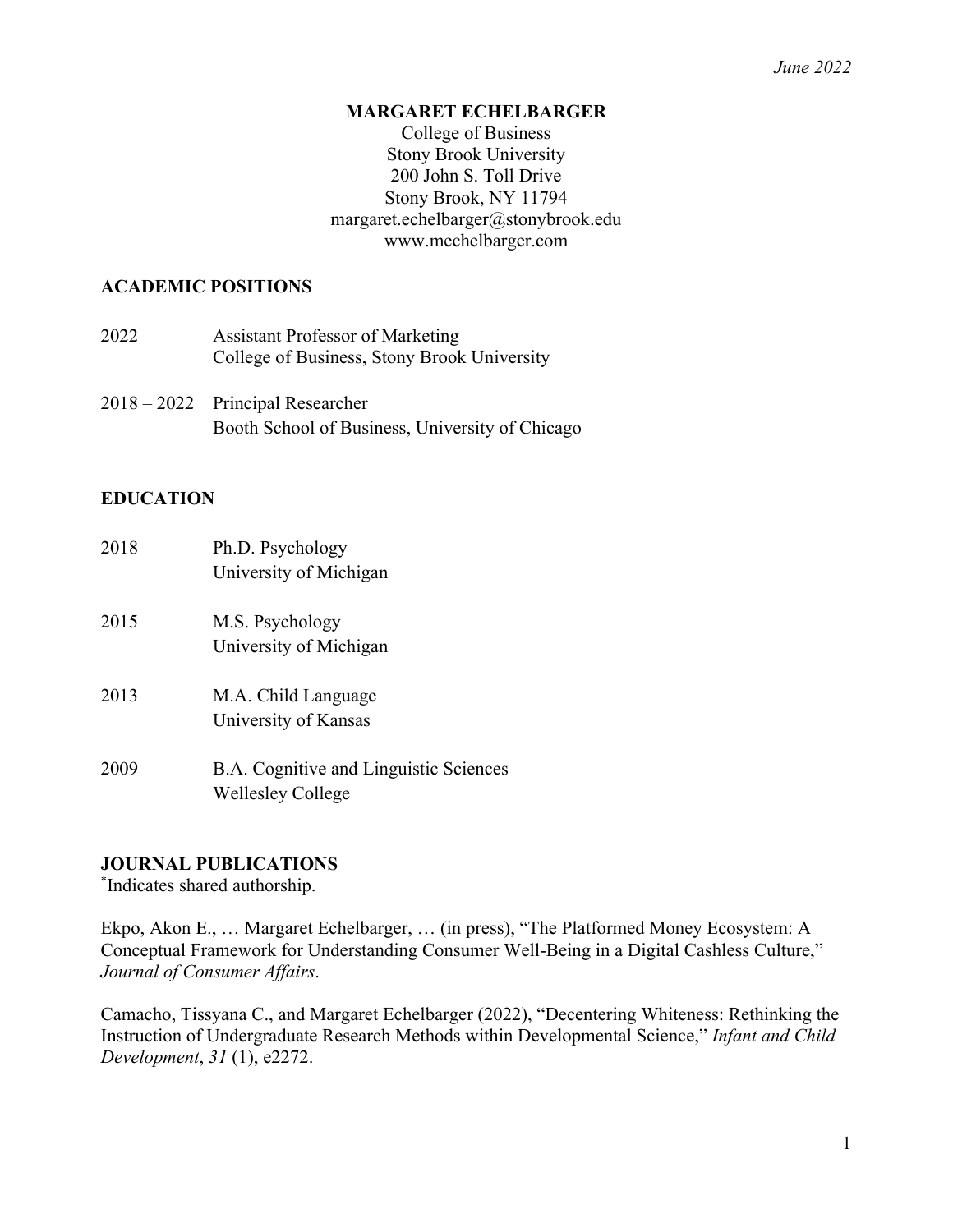Echelbarger, Margaret, Steven O. Roberts, and Susan A. Gelman (2022), "Children's Concerns for Equity and Ownership in Contexts of Individual-Based and Group-Based Inequality," *Journal of Cognition and Development*, *23* (1), 3-19.

\* Echelbarger, Margaret, \* Kayla Good, and Alex Shaw (2020), "Will She Give You Two Cookies for One Chocolate? Children's Intuitions about Trades," *Judgment and Decision Making*, *15* (6), 959-971.

Echelbarger, Margaret (2020), "Children and Money," in H. Montgomery (Ed.), *Oxford Bibliographies in Childhood Studies*. New York: Oxford University Press.

Echelbarger, Margaret, Michal Maimaran, and Susan A. Gelman (2020), "Children's Variety Seeking in Food Choices," *Journal of the Association for Consumer Research*, *5* (3), 322-328.

Gelman, Susan A., and Margaret Echelbarger (2019), "Children and Consumer Behavior: Insights, Questions, and New Frontiers," *Journal of Consumer Psychology*, *29* (2), 309-327.

Gelman, Susan A., and Margaret Echelbarger (2019), "Children, Object Value, and Persuasion," *Journal of Consumer Psychology*, *29* (2), 344-349.

• Included In: Consumer Psychology for a Pandemic: Insights into Finances, Scarcity, and Wellbeing (2020), *Journal of Consumer Psychology*.

Echelbarger, Margaret, Susan A. Gelman, and Charles W. Kalish (2019), "Getting What You Pay For: Children's Use of Market Norms to Regulate Exchanges," *Child Development*, *90* (6), 2071- 2085.

Echelbarger, Margaret, Susan A. Gelman, and Charles W. Kalish (2018), "How does 'Emporiophobia' Develop?" *Behavioral and Brain Sciences*, *41*, e168.

\* Smith, Craig E., \* Margaret Echelbarger, Susan A. Gelman, and Scott I. Rick (2018), "Spendthrifts and Tightwads in Childhood: Feelings about Spending Predict Financial Behavior in Children," *Journal of Behavioral Decision Making*, *31* (3), 446-460.

• Selected Media Coverage: *Barron's*, *Charles Schwab's Financial Decoder Podcast*, *The Wall Street Journal*, *World Economic Forum*

Echelbarger, Margaret, and Susan A. Gelman (2017), "The Value of Variety and Scarcity Across Development," *Journal of Experimental Child Psychology*, *156*, 43-61.

# **MANUSCRIPTS UNDER REVIEW & IN PREPARATION**

Echelbarger, Margaret, and Susan A. Gelman, "Children's Evaluations of Scarce (and Abundant) Resources: When Does the "Why" Matter?" under review.

Echelbarger, Margaret, and Nicholas Epley, "Undervaluing the Positive Impact of Kindness Starts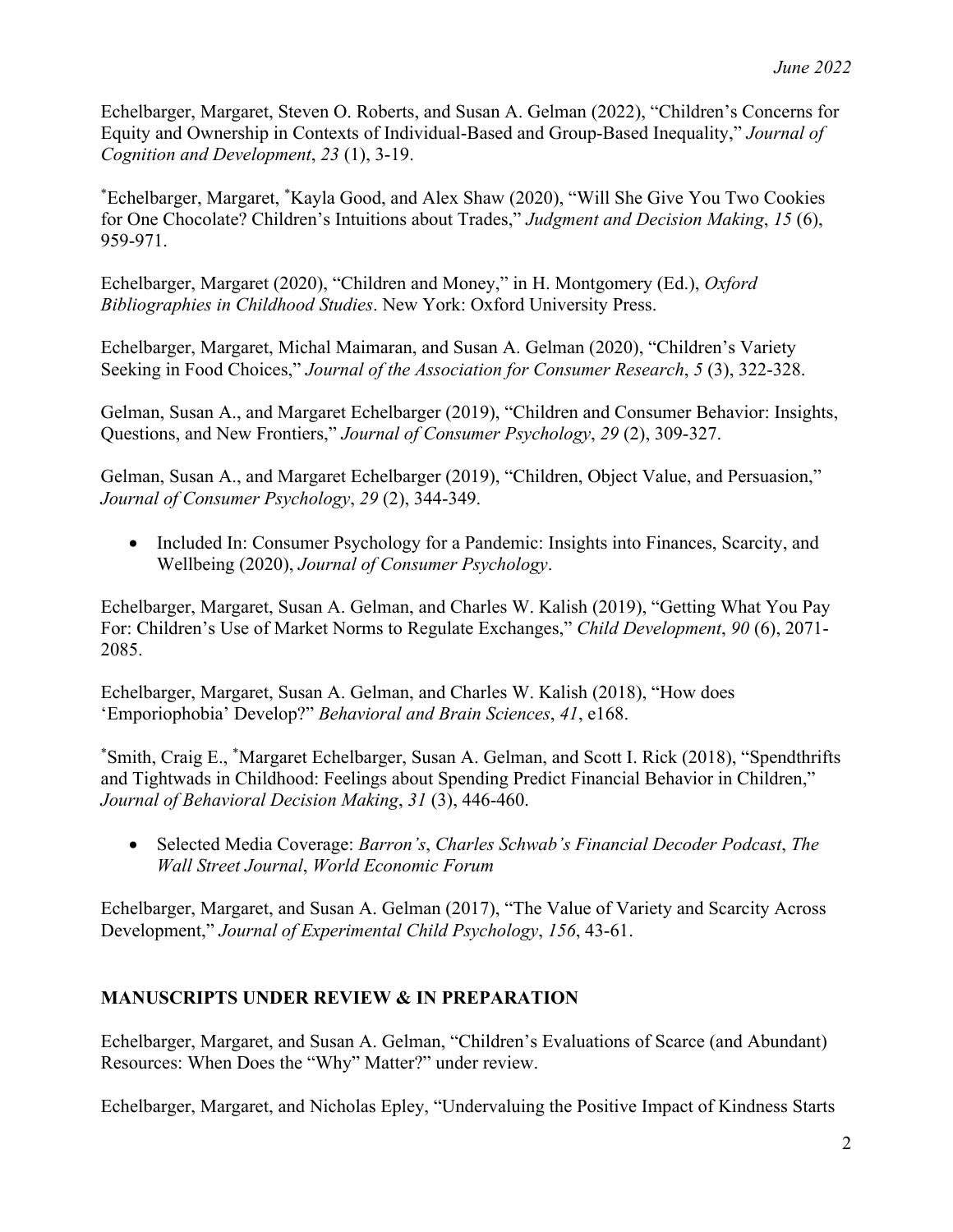Early," under review.

Epley, Nicholas, Amit Kumar, James Dungan, and Margaret Echelbarger, "A Prosociality Paradox: Miscalibrated Social Cognition Can Inhibit Prosocial Action," under review.

Reddy, Rachna, B., Margaret Echelbarger, Natalie Toomajian, Taeah Hammond, and Henry M. Wellman, "Cognitive Propensities for Interspecific Care Arise Early in Human Development," under second-round review.

Echelbarger, Margaret, Susan A. Gelman, and Scott I. Rick, "Children, Parents, and Tightwaddism and Spendthriftiness in Childhood."

Echelbarger, Margaret, and Abigail B. Sussman, "A Conceptual Framework for Investigating Developmental Consumer Behavior."

### **SELECTED WORK IN PROGRESS**

Echelbarger, Margaret, and Nicholas Epley, "Not Knowing How to Know You: People Fail to Differentiate Between Effective and Ineffective Strategies of Social Inference."

Echelbarger, Margaret, Megan Norris, and Nicholaus S. Noles, "Children's Understanding of Debt."

Leng, Yanyi, Margaret Echelbarger, and Nicholas Epley, "Getting Perspective in Gift Giving: Recipients Prefer Requested Gifts, So Why Don't Givers Ask?"

## **PUBLIC COMMUNICATIONS**

Camacho, Tissyana C., and Margaret Echelbarger (2021, June), "Knowledge is a Form of Power," in C. Hinojosa & E. Nesterak, "Special Collection: Examining the Intersection of Behavioral Science and Advocacy," *Behavioral Scientist*.

Echelbarger, Margaret (2020, December), "A Behavioral Scientist's Advice for Giving the Perfect Gift," *Forge* (*Medium's* publication on personal development).

Echelbarger, Margaret (2020, October), "Kids are Probably More Strategic about Swapping Halloween Candy and Other Stuff than You May Think," *The Conversation*.

Echelbarger, Margaret (2020, August), "Saving Money is Really Hard to Do," *Million Bazillion* (*Marketplace* podcast; interview).

Echelbarger, Margaret (2020, July), "Kids can Have their Cake and their Broccoli too," *Chicago Booth Review*.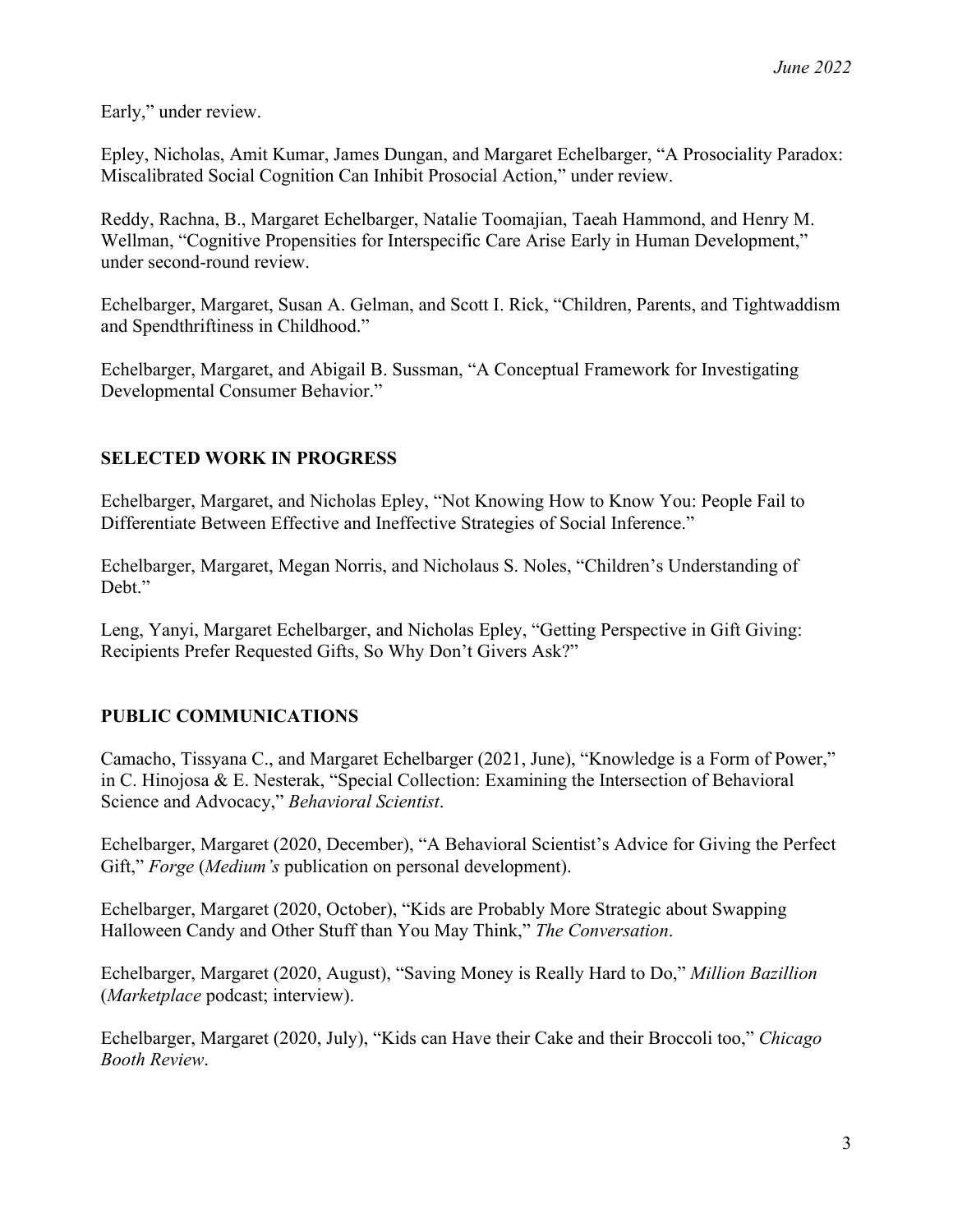### **AWARDS & HONORS**

- 2021 Society for the Improvement of Psychological Science (SIPS) Commendation Award *Awarded to Let's Talk Grad School (founder), a project supporting the mission of SIPS.*
- 2019 Beyond the Ivory Tower Writing Workshop (selected participant with honorarium)
- 2018 Rackham One-Term Dissertation Fellowship, University of Michigan
- 2017 Society for Personality and Social Psychology Graduate Student Travel Award
- 2012 Schiefelbusch Child Language Development Scholarship, University of Kansas
- 2011 NIDCD Predoctoral Traineeship, Language Impairment Across the Life Span, University of Kansas

#### **EXTERNAL RESEARCH FUNDING**

2019 William T. Grant Foundation, Society for Research in Child Development Special Topic Workshop: Addressing and Reducing Inequality through Developmental Science; 190943; P.I., Laura Elenbaas, Co-P.I.s, Margaret Echelbarger, Rashmita S. Mistry, and Matthew A. Diemer; \$17,301

#### **INTERNAL RESEARCH FUNDING**

- 2017 Rackham Candidate Research Grant, University of Michigan Rackham Conference Travel Grant, University of Michigan Rackham Professional Development Grant, University of Michigan Rackham Summer Award, University of Michigan Pillsbury Graduate Research Award, University of Michigan
- 2016 Rackham Conference Travel Grant, University of Michigan
- 2015 Rackham Pre-Candidate Research Grant, University of Michigan Rackham Conference Travel Grant, University of Michigan Undergraduate Research Opportunity Program Funding, University of Michigan
- 2014 Rackham Conference Travel Grant, University of Michigan Undergraduate Research Opportunity Program Funding, University of Michigan
- 2008 Beth K. Smith Award for Research in the Social Sciences, Wellesley College Dean of the College Conference Travel Grant, Wellesley College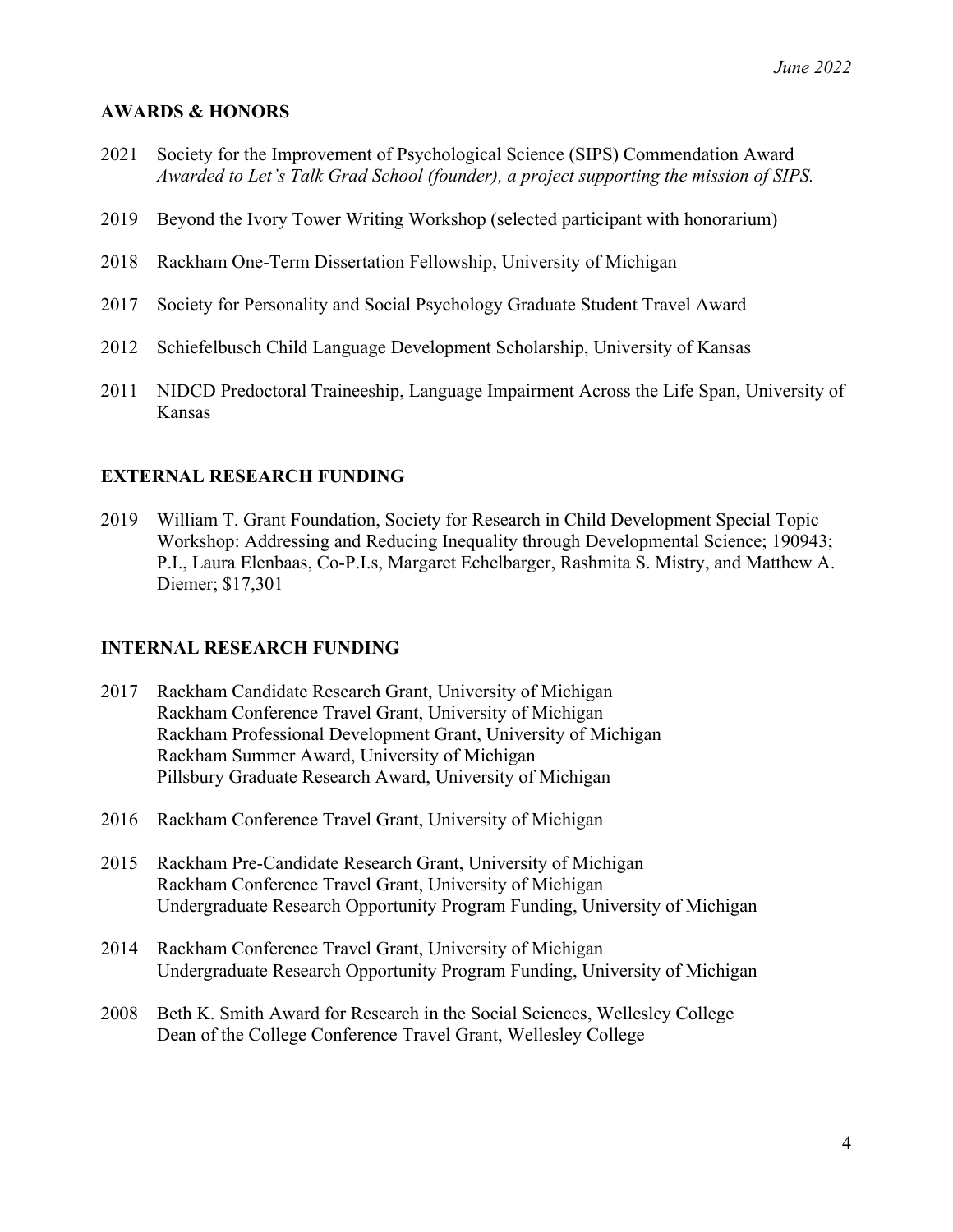## **INVITED & DEPARTMENTAL TALKS**

- 2022 Department of Psychology, Cornell University BRITE Lab, School of Human Ecology, University of Wisconsin-Madison Social Psychology Brown Bag Series, Queen's University Marketing Area Seminar, College of Business, Stony Brook University
- 2021 Department of Psychology Seminar Series, Columbia University Consumer Financial Decision-Making Seminar, Leeds School of Business, University of Colorado Boulder Psychology Brown Bag Series, SWPS University of Social Sciences and Humanities Methods Hour, Department of Psychology, University of Michigan Social Psychology Brown Bag Series, Loyola University Chicago Developmental Psychology Area Colloquium, University of Chicago
- 2020 Developmental Psychology Talk Series, University of Texas at Austin Cognitive Science Seminar, University of Michigan Cooperation Lab, Department of Psychology and Neuroscience, Boston College Developmental Psychology Brown Bag Series, University of Virginia Marketing Research Brown Bag Series, Fisher College of Business, Ohio State University Consumer Behavior (doctoral course), Wharton School, University of Pennsylvania Developmental Research Methods (undergraduate course), California State University, Northridge
- 2019 Social and Personality Psychology Brown Bag Series, University of Illinois at Chicago
- 2018 Behavioral Science Brown Bag Series, Booth School of Business, University of Chicago Developmental Psychology Area Colloquium, University of Chicago Conceptual Development Undergraduate Seminar, University of Michigan
- 2017 Methods Hour, Department of Psychology, University of Michigan Department of Psychology, University of Hawaii Ann Arbor Hands-On Museum, Ann Arbor, MI Decision Consortium, University of Michigan
- 2016 UM Living Lab Symposium, University of Michigan
- 2015 Developmental Psychology Area Colloquium, University of Michigan

## **ORGANIZED WORKSHOPS & SYMPOSIA**

- 2022 Misunderstanding What's Best for Us. Society for Personality and Social Psychology; San Francisco, CA.
- 2021 Children as Consumers: Past and Future Research Directions. Association for Consumer Research; Virtual (Co-organized with Michal Maimaran).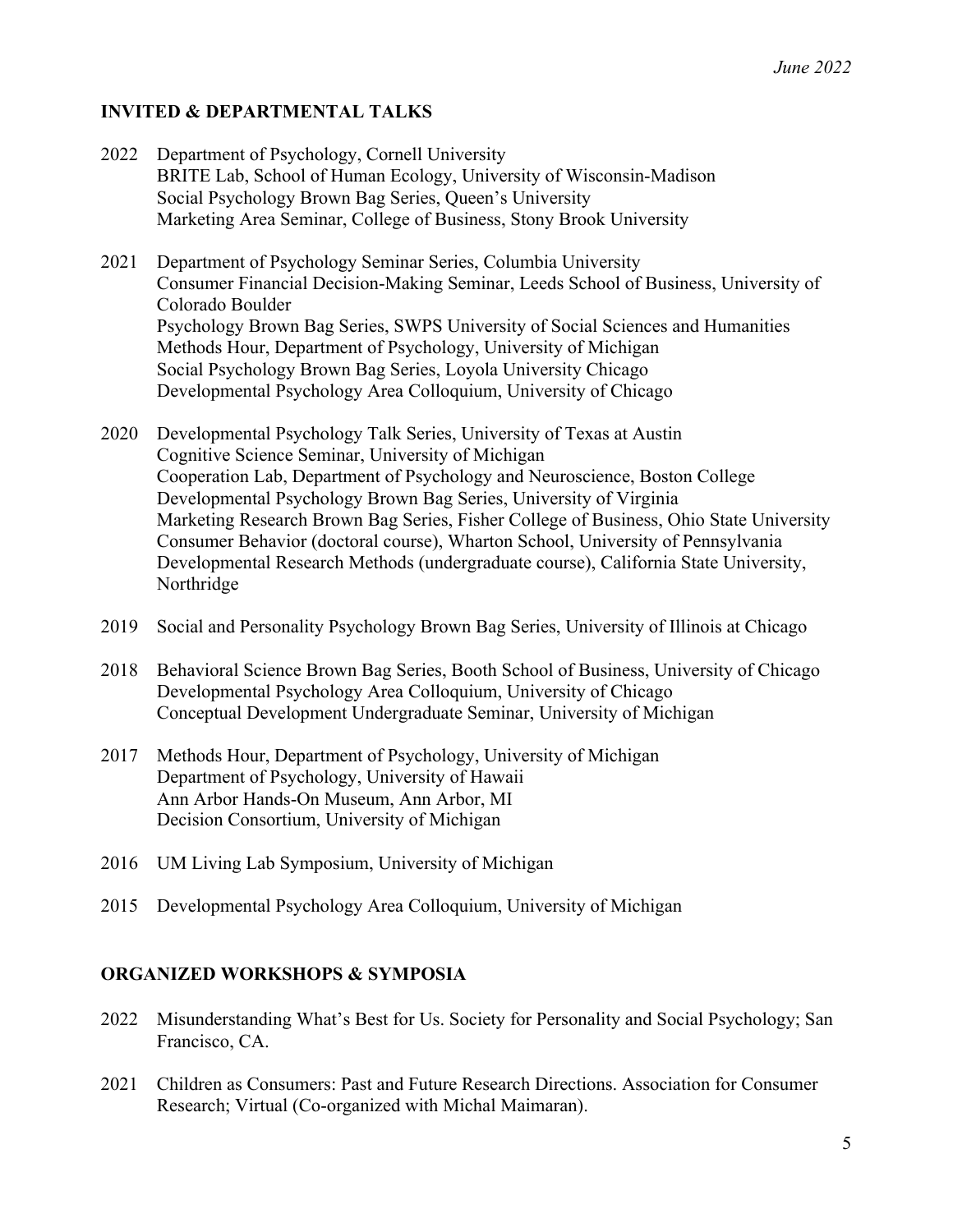Decentering Whiteness within Research Methods Courses. Society for the Improvement of Psychological Science; Virtual (Hackathon; Co-organized with Tissyana C. Camacho).

From Expectations to Experiences: Understanding Prosociality in Childhood. Society for Research in Child Development; Virtual.

Finding Your Writing Community In-Person and Online. Society for Research in Child Development; Virtual.

- 2020 Addressing and Reducing Inequality through Developmental Science. Society for Research in Child Development Special Topics Workshop; Virtual (Co-organized with Laura Elenbaas, Matthew A. Diemer, & Rashmita S. Mistry).
- 2019 "The Art of the Deal": Children Balance Competing Concerns in Exchange Contexts. Society for Research in Child Development; Baltimore, MD.
- 2017 Children and Economic Exchanges: Competing Goals and Balancing Concerns for Others. Society for Research in Child Development; Austin, TX.

### **CONFERENCE TALKS**

\* Denotes undergraduate mentee.

2022 Echelbarger, M., Roberts, S. O., Gelman, S. A, "Children's Concern for Equity and Ownership in Contexts of Individual-Based and Group-Based Inequality," in L. Elenbaas and R. Mistry (Chairs), "Constructing and Deconstructing Inequality: Group, Family, and Neighborhood Factors Inform Children's Thinking about Economic "Others," Society for Research in Child Development Special Topic Meeting; San Juan, Puerto Rico.

Echelbarger, M., "Show Me the Money: Hidden Costs of Pursuing a PhD," Cognitive Development Society Preconference, "Working Toward a More Diverse, Equitable, and Inclusive Cognitive Developmental Science; Invited; Madison, WI.

Echelbarger, M., and Sussman, A., "A Conceptual Framework for Investigating Developmental Consumer Behavior," Society for Consumer Psychology; Virtual.

Echelbarger, M., and Epley, N., "Knowing How to Know Others is Surprisingly Difficult," in M. Echelbarger (Chair), "Misunderstanding What's Best for Us," Society for Personality and Social Psychology; San Francisco, CA.

Echelbarger, M., Gelman, S. A., Rick, S. I., "Pennies, Nickels, and Dimes, Oh My!: Understanding Saving and Spending in Childhood," Society for Judgment and Decision Making; Virtual.

2021 Echelbarger., M., and Epley, N., "Undervaluing the Positive Impact Prosocial Acts Have on Others Starts Early," in M. Echelbarger (Chair), "From Expectations to Experiences: Understanding Prosociality in Childhood," Society for Research in Child Development;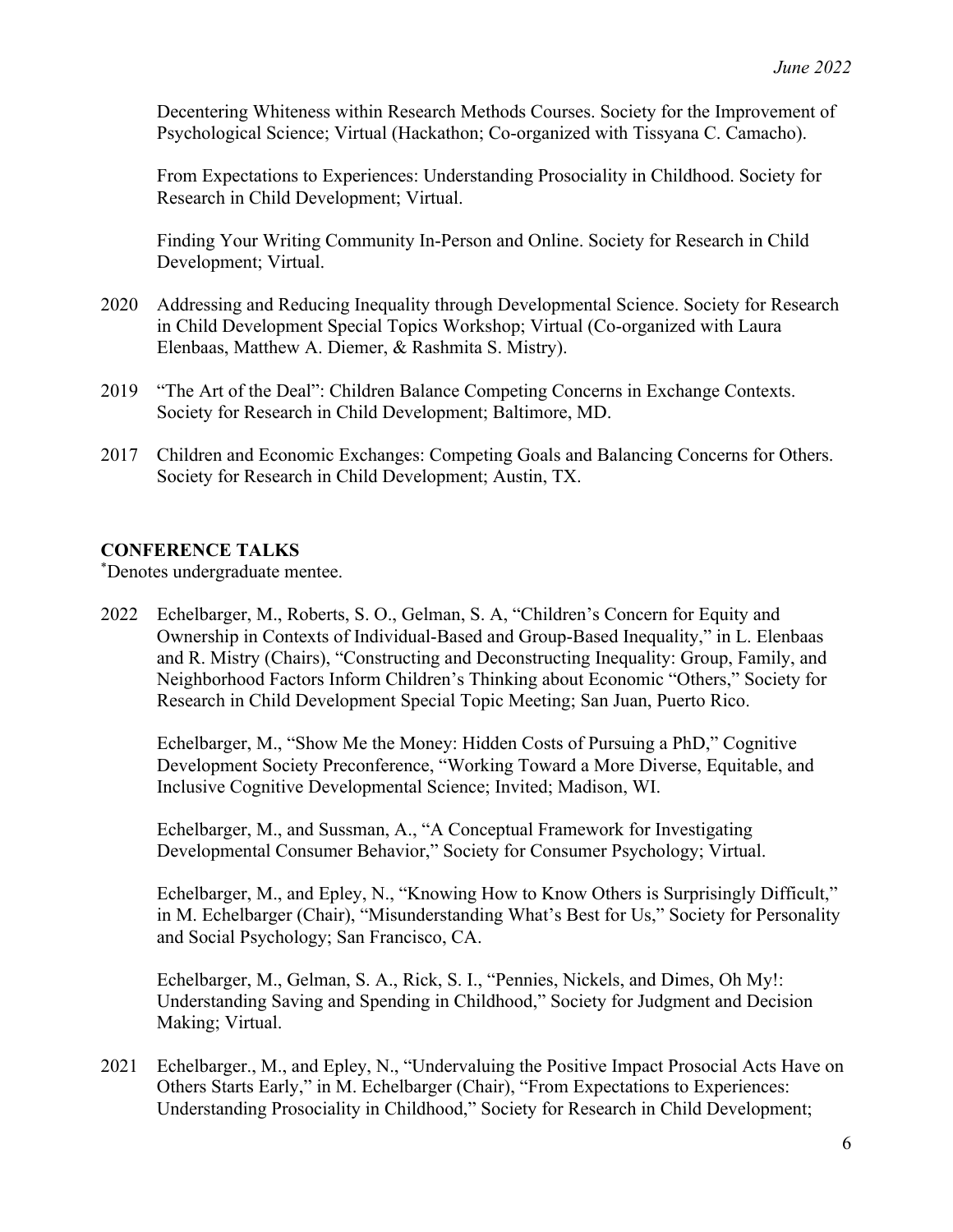Virtual.

Echelbarger, M., Norris, M., Noles, N. S., "Older Children Expect Debts to be Repaid," in J. Dunlea (Chair), "Clarifying Links between Children's Sociomoral Reasoning and Reasoning about Money," Society for Personality and Social Psychology; Virtual.

- 2020 Echelbarger, M., Gelman, S. A., Rick, S. I., "Measuring and Testing whether Children's Emotional Responses to Spending and Saving Money Predict Spending Behavior," Society for Consumer Psychology; Huntington Beach, CA.
- 2019 Echelbarger, M., Gelman, S. A., Rick, S. I. "Show Them the Money: Children's Affective Responses to Spending and Saving Predict their Spending Behavior," in M. Maimaran & S. Huang (Chairs), "Children as Consumers: Children's Affective and Cognitive Processes for Financial and Health Decisions," Association for Consumer Research; Atlanta, GA.

Echelbarger, M., Roberts, S. O., Gelman, S. A., "The Robin Hood Phenomenon: Children Believe it's Acceptable for Poor Groups to Take from Rich Groups (but not vice versa)," Science of Philanthropy Initiative Conference; Chicago, IL.

Echelbarger, M., Gelman, S. A., Kalish, C. W., "Equality, Equity, and Market Forces: Children Use Money to Guide Distribution Decisions," in A. Gasiorowska & T. Zaleskiewicz (Chairs), "The Psychological Consequences of the Market-Mode Mentality." Association for Psychological Science; Washington DC.

Echelbarger, M., Good, K., Shaw, A., "She'll Give You Two Cookies for One Chocolate: Children's Intuitions about Trade," in M. Echelbarger (Chair), "The Art of the Deal: Children Balance Competing Concerns in Exchange Contexts," Society for Research in Child Development; Baltimore, MD.

Echelbarger, M., \* Khoury, Z., Smith, C. E., Rick, S. I., Gelman, S. A., "Rich Man, Poor Man: Children's and Parents' Wealth Essentialist Reasoning," Society for Personality and Social Psychology; Portland, OR.

- 2017 Echelbarger, M., Gelman, S. A., Kalish, C. W., "The Influence of Money on Children's Distributions of Items," in M. Echelbarger (Chair), "Children and economic exchanges: Competing goals and balancing concerns for others," Society for Research in Child Development; Austin, TX.
- 2016 Smith, C. E., Echelbarger, M., Rick, S, I., Gelman, S. A., "The Development and Measurement of Tightwad-Spendthrift Tendencies in Childhood," Society for Consumer Psychology; St. Pete Beach, FL.
- 2015 Smith, C. E., Rick, S. I., Gelman, S. A., Echelbarger, M., "Affective Links to Spending and Saving Tendencies in Childhood," in C. E. Smith (Chair), "How Children Behave with Money: Spending, Saving, and Market Mode Behavior," Society for Research in Child Development; Philadelphia, PA.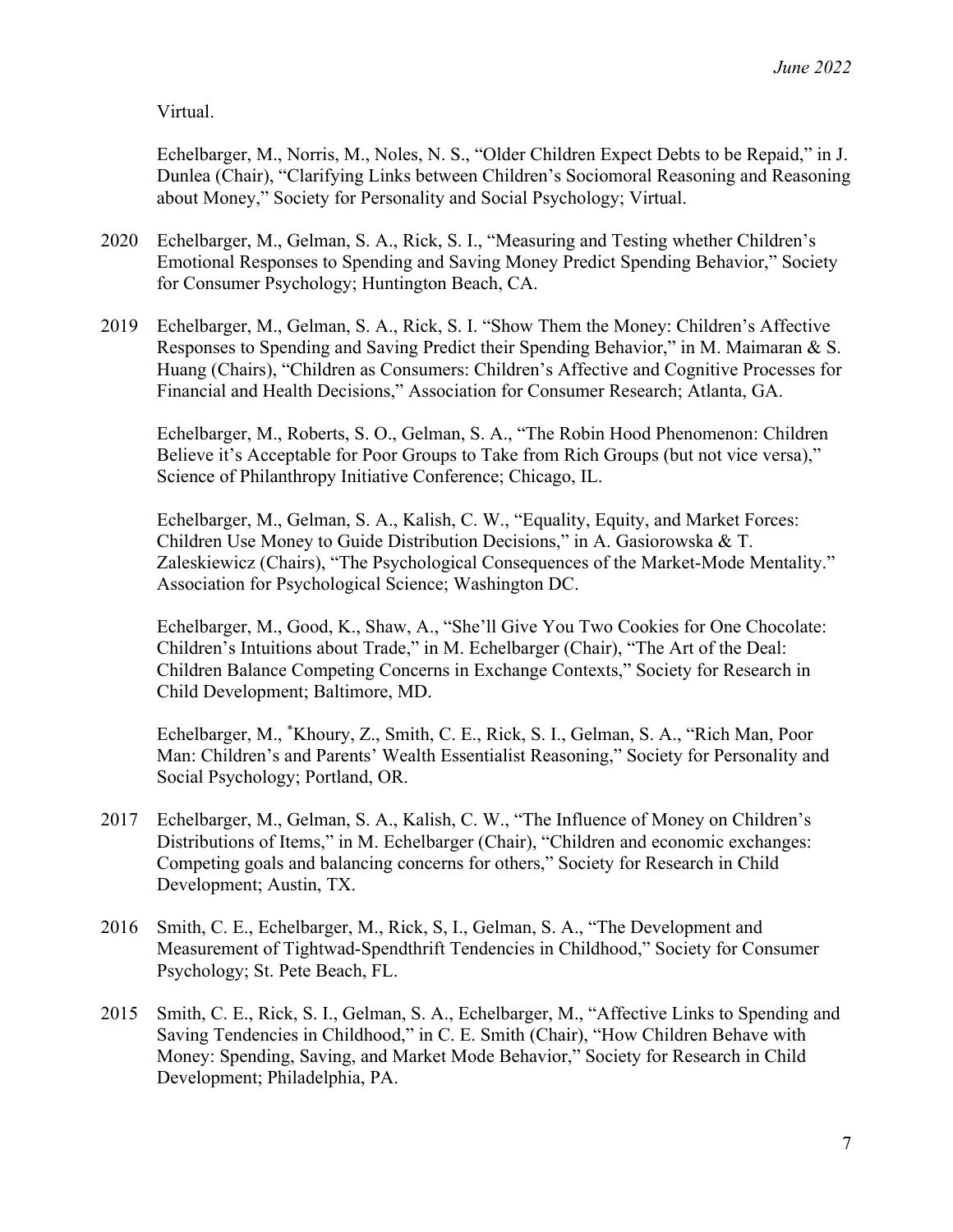#### **CONFERENCE POSTERS**

\* Denotes undergraduate/graduate mentee.

- 2022 \* Leng, Y., Echelbarger, M., Epley, N., "The Benefits of Getting Perspective: Recipients Prefer Requested Gifts, So Why are Givers Reluctant to Ask?" Society for Judgment and Decision Making; Virtual.
- 2020 Echelbarger, M., and Epley, N., "Not Knowing How to Know: Adults Underestimate the Efficacy of Getting Perspective," Society for Judgment and Decision Making; Virtual.

Echelbarger, M., and Epley, N., "Undervaluing the Positive Impact of Prosociality Starts Early," Society for Personality and Social Psychology; New Orleans, LA.

Echelbarger, M., Gelman, S. A., Rick, S. I., "Children's Affective Responses to Spending and Saving Predict their Spending Behavior," Society for Personality and Social Psychology JDM Preconference; New Orleans, LA.

2019 Echelbarger, M., and Epley, N., "Children, Like Adults, Underestimate the Positive Impact of their Random Acts of Kindness," Society for Judgment and Decision Making; Montréal, QC.

Echelbarger, M., Good, K., Shaw, A., "Cookies, Chocolates, and Children's Intuitions about Trade," Society for Personality and Social Psychology JDM Preconference; Portland, OR.

2018 Echelbarger, M., Maimaran, M., Gelman, S., "The Developmental Origins of Variety Seeking in Childhood," Society for Judgment and Decision Making; New Orleans, LA.

Echelbarger, M., Roberts, S. O., Gelman, S. A., "Robin Hood was Wrong: Preschoolers Believe it's Not Okay to Take from the Rich When You are Poor," Society for Personality and Social Psychology; Atlanta, GA.

Echelbarger, M., Smith, C. E., Gelman, S. A., Rick, S. I., "Spendthrifts and Tightwads in Childhood: Feelings about Spending Predict Children's Financial Decision-Making," Society for Personality and Social Psychology JDM Preconference; Atlanta, GA.

2017 Echelbarger, M., Gelman, S. A., Kalish, C. W., "You Get What You Give: Children Forego Equality and Equity Concerns in a Market Context," Society for Judgment and Decision Making; Vancouver, BC, Canada.

Echelbarger, M., Roberts, S. O., Gelman, S. A., "Robbing from the Rich Because You are Poor: Children Attend to Resource Availability When Judging the Permissibility of Behaviors," Cognitive Development Society; Portland, OR.

- 2016 Echelbarger, M., and Gelman, S. A., "Children's Developing Use of Different Market Forces," Association for Psychological Science; Chicago, IL.
- 2015 Echelbarger, M., Gülgöz, S., Gelman, S. A., "Access to Variety as a Cue to Social Power,"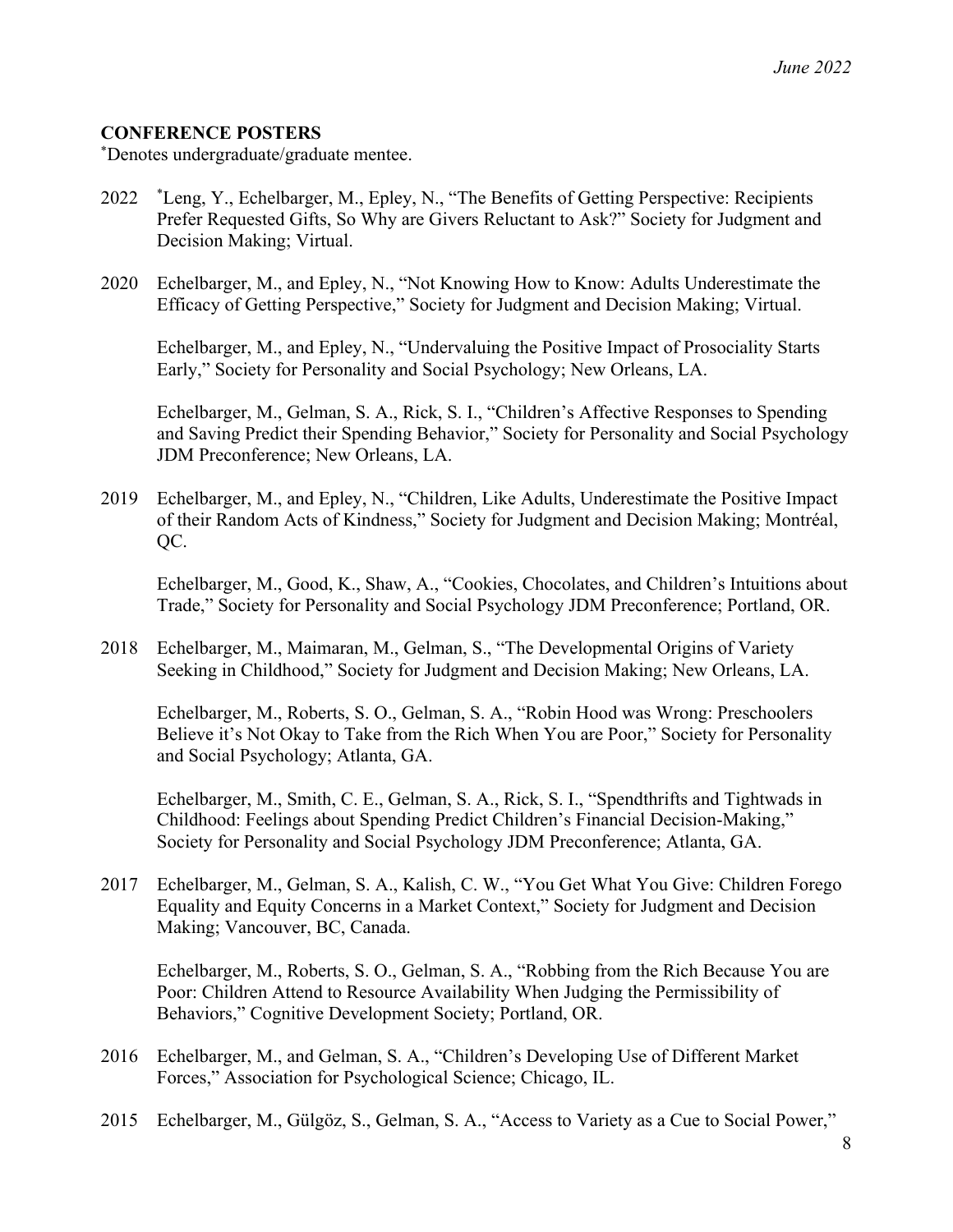Cognitive Development Society; Columbus, OH.

Echelbarger, M., and Gelman, S. A., "Young Children Value Variety (and they think you'll pay more for it too)," Cognitive Development Society; Columbus, OH.

Echelbarger, M., and Gelman, S. A., "Children Prefer Variety and (maybe) Scarce Items," Society for Research in Child Development; Philadelphia, PA.

2013 Echelbarger, M., \* Rodriguez, K., \* Geiger, J., Gergle, D., "Understanding Collaborative Reference in Children," Society for Research in Child Development; Seattle, WA.

## **TEACHING EXPERIENCE**

| Rackham Outstanding Graduate Student Instructor Award (departmental nominee)                                    |
|-----------------------------------------------------------------------------------------------------------------|
| Graduate Teacher Certificate, University of Michigan                                                            |
| Designing a Good Life (MBA & EMBA courses; 7 terms), University of Chicago<br><b>Teaching Assistant</b>         |
| Research Methods in Developmental Psychology, University of Michigan<br>Instructor                              |
| Marketing Research and Analytics (MBA Course), Northwestern University<br><b>Graduate Teaching Assistant</b>    |
| Launching New Products and Services (MBA Course), Northwestern University<br><b>Graduate Teaching Assistant</b> |
| Introduction to Developmental Psychology, University of Michigan<br>Graduate Student Instructor                 |
| $2015 - 2018$<br>Directed Early Research for Psychology, University of Michigan<br><b>Lead Research Mentor</b>  |
| Research Methods in Developmental Psychology, University of Michigan<br>Graduate Student Instructor             |
|                                                                                                                 |

## **SERVICE & MENTORSHIP**

#### Ad Hoc Reviewing

*Annals of the New York Academy of Sciences, Appetite, Brain and Behavioral Sciences, British Journal of Developmental Psychology, Child Development, Cognition, Cognitive Development,*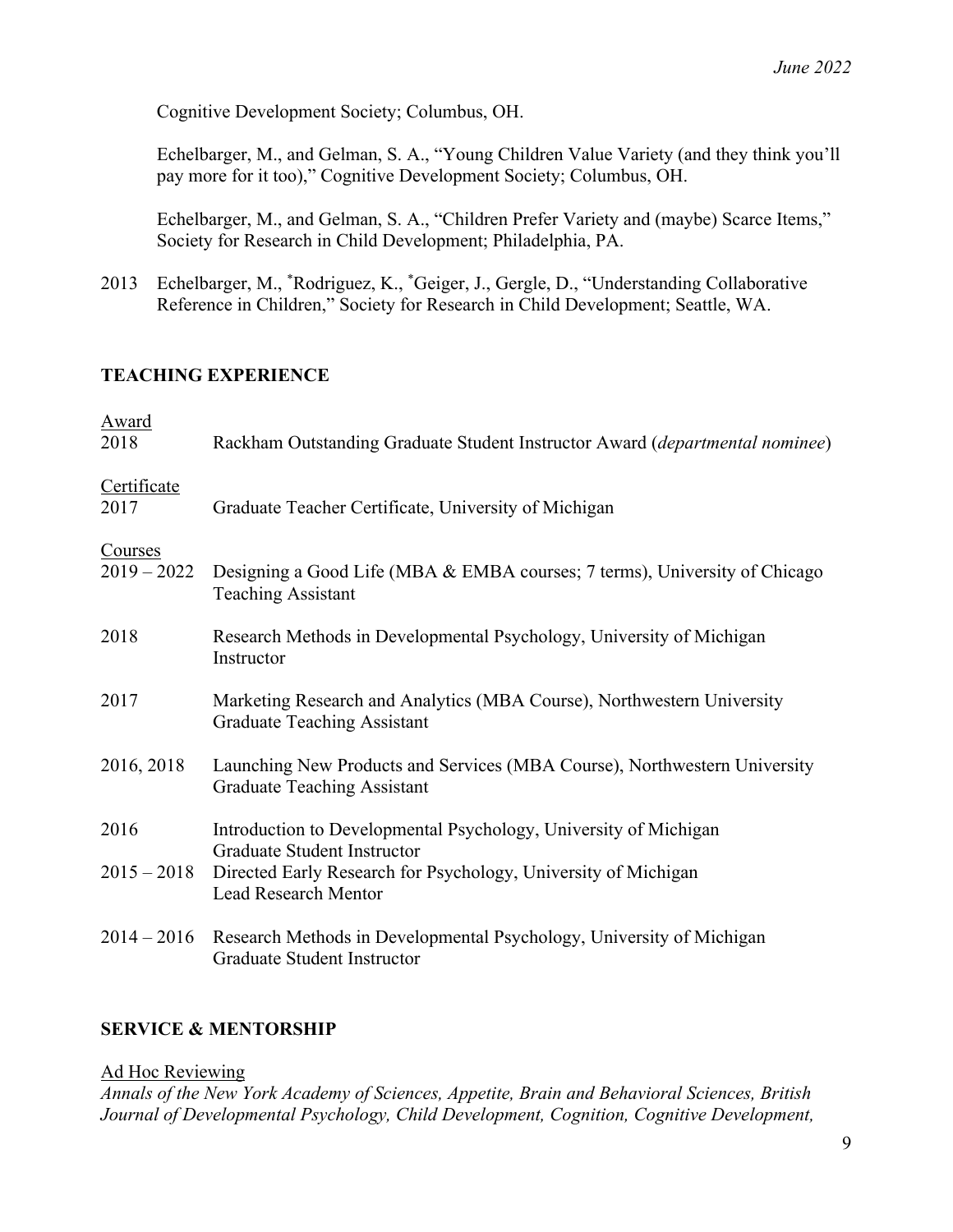*Current Directions in Psychological Science, Developmental Psychology, Developmental Science, Frontiers in Communication, Frontiers in Psychology, Journal of Cognition and Development, Journal of Experimental Child Psychology, Journal of Experimental Psychology: General, Journal of Marketing*, *Journal of Marketing Management, Scientific Reports*

#### Conference Reviewing

Cognitive Development Society, Cognitive Science Society, Society for Consumer Psychology, Society for Personality and Social Psychology, Society for Research in Child Development

Department and University Service

- 2016 2018 Developmental Psychology Admissions Committee, Student Member, University of Michigan
- 2014 2016 Undergraduate Research Opportunity Program, Mentor, University of Michigan
- 2012 2013 Child Language Proseminar, Coordinator, University of Kansas

#### Research Mentorship

|  | 2020 – 2021 University of Chicago: Master's thesis mentor (Yin Li) |  |
|--|--------------------------------------------------------------------|--|
|--|--------------------------------------------------------------------|--|

- 2019 2020 University of Chicago: Master's thesis mentor (Yanyi Leng)
- 2018 University of Chicago: Center for Decision Research assistants
- 2018 2019 University of Michigan: Undergraduate honor's thesis mentor (Zaina Khoury)
- 2014 2020 University of Michigan: 58 undergraduate students and recent graduates
- 2010 2011 Northwestern University: 3 undergraduate students

Academic Community

- 2021, 2022 Society for Personality and Social Psychology, Student Mentoring Event: Acing Your Applications: Tips for Navigating the Grad School Application Process (for Undergrads)
- 2021 Society for Personality and Social Psychology, #SPSPchat 37: Financial Challenges in Academia
- 2020 Let's Talk Grad School: Group for BIPOC students applying to PhD programs (founder)
- 2019 #100DaysOfWriting: Online writing group for 300+ university students, staff, and faculty (founder)

#### **OTHER RELEVANT EXPERIENCE**

2021 Behavioral Science Club (BS Zone), Instructor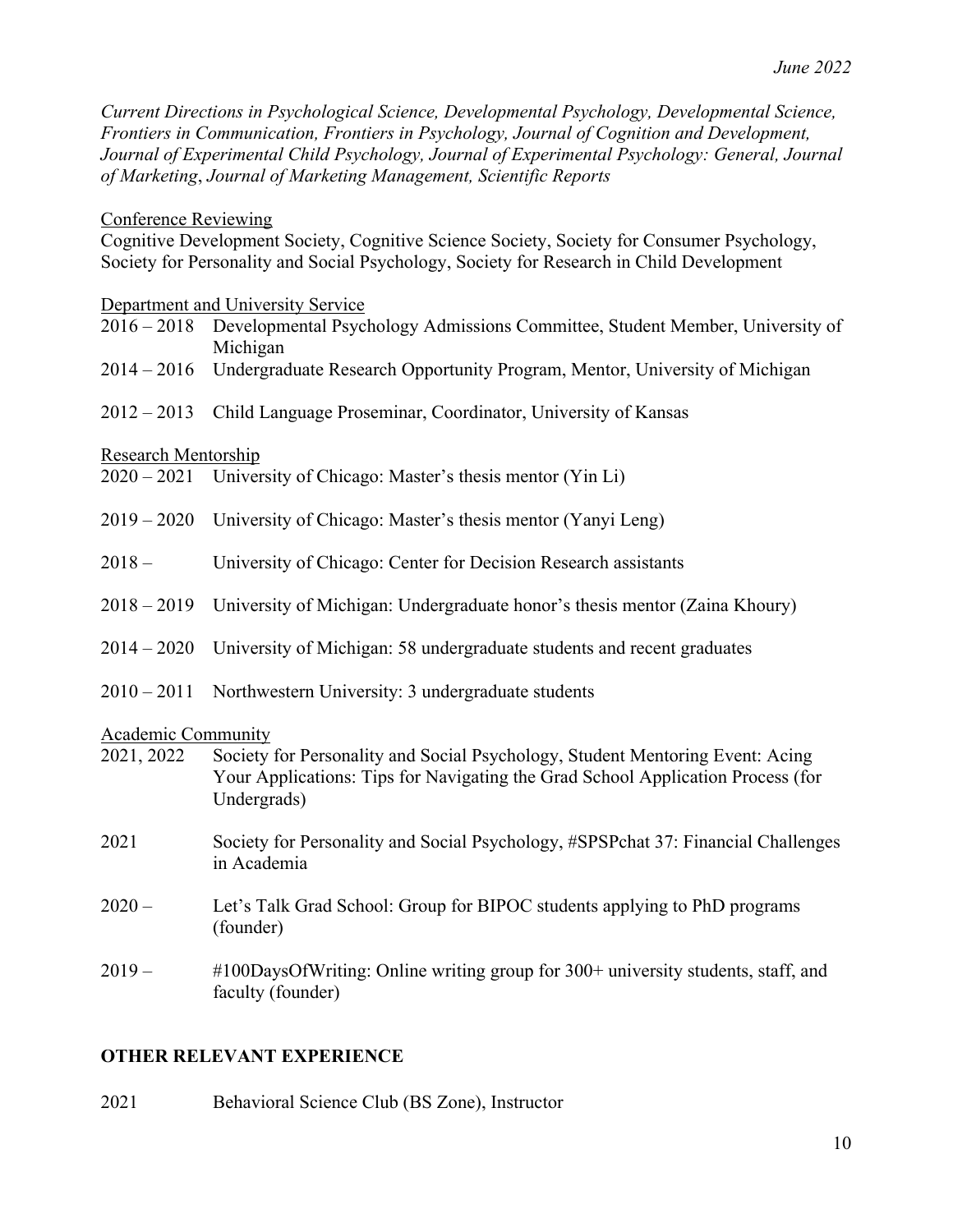|               | The FORGE at Von Steuben Metropolitan High School, Chicago Public Schools                                                             |
|---------------|---------------------------------------------------------------------------------------------------------------------------------------|
| $2020 - 2021$ | Opt4STEM, Advisory Team<br>Von Steuben Metropolitan High School, Chicago Public Schools                                               |
| 2019          | University of Michigan Living Lab Program, Consultant<br>Center for Human Growth and Development, University of Michigan              |
| $2018 - 2019$ | Jeff Kennedy Associates, Consultant<br>Thinking Money for Kids                                                                        |
|               | 2015 – 2018 University of Michigan Living Lab Program, Coordinator<br>Center for Human Growth and Development, University of Michigan |
| $2012 - 2013$ | Jayhawk Consulting, Graduate Student Consultant<br>School of Business, University of Kansas                                           |
| $2011 - 2013$ | Language Acquisition Studies Lab, Graduate Research Assistant<br>University of Kansas, Lawrence, KS (PI: Mabel L. Rice, Ph.D.)        |
| $2010 - 2011$ | CollabLab, Research Associate<br>Northwestern University (PI: Darren Gergle, Ph.D.)                                                   |
| 2010          | ArticuLab, Research Associate and Project Manager<br>Northwestern University (PI: Justine Cassell, Ph.D.)                             |
| $2009 - 2010$ | Language Development Project, Research Assistant<br>University of Chicago (PI: Susan Goldin-Meadow, Ph.D.)                            |

## **PROFESSIONAL MEMBERSHIPS**

Association for Consumer Research (ACR), Cognitive Development Society (CDS), Society for Consumer Psychology (SCP), Society for the Improvement of Psychological Science (SIPS), Society for Judgment and Decision Making (SJDM), Society for Personality and Social Psychology (SPSP), Society for Research in Child Development (SRCD)

## **REFERENCES**

Nicholas Epley John Templeton Keller Professor of Behavioral Science and Neubauer Family Faculty Fellow University of Chicago Booth School of Business nicholas.epley@chicagobooth.edu (773) 834-1266